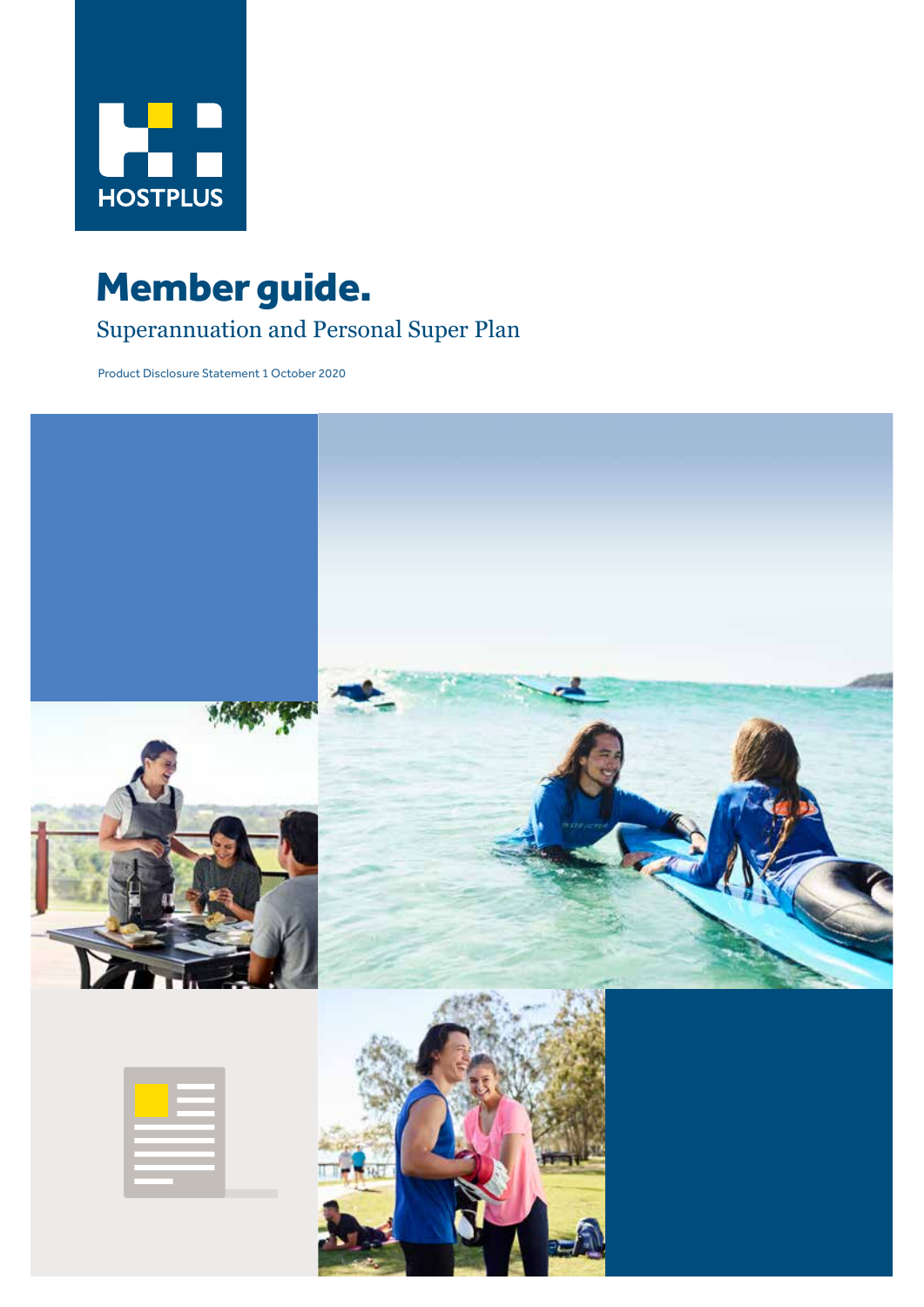# Contents

- **1. About Hostplus.**
- **2. How super works.**
- **3. Benefits of investing with Hostplus.**
- **4. Risks of super.**
- **5. How we invest your money.**
- **6. Fees and costs.**
- **7. How super is taxed.**
- **8. Insurance in your super.**
- **9. How to open an account.**

# **Here to help.**

**Call** 1300 467 875, 8am–8pm (AEST), Monday to Friday **Visit** hostplus.com.au **Email** info@hostplus.com.au **Mail** Locked Bag 5046, Parramatta NSW 2124

This PDS is a summary only and includes links to important, additional information available at hostplus.com.au. The links are indicated with the symbol i. You should read this information before deciding whether to join Hostplus. This PDS was prepared in accordance with Subdivision 4.2B of Division 4 of Part 7.9 of the Corporations Regulations 2001.

WARNING: This guide is a summary of significant information and contains a number of references to important information (each of which forms part of the guide). You should consider that information before making a decision about the product. The information in this guide is general information only and does not take into account your personal financial situation or needs. You should obtain financial advice tailored to your personal circumstances.

The information in this guide is correct as at the date of publication. In the event of a material change occurring to any information contained in this guide, irrespective of whether it is adverse or not, the trustee will notify existing members in writing within the time frames required by law. Updated information is available online at hostplus.com.au. Where a change to information in the guide is not materially adverse, for example, changes to the net fund earning rate and individual investment manager options, the trustee will provide updated information at hostplus.com.au.

Issued by Host-Plus Pty Limited ABN 79 008 634 704, AFSL No. 244392, as trustee for the Hostplus Superannuation Fund (the Fund) ABN 68 657 495 890, MySuper No. 68657495890198.

# **1. About Hostplus.**

Hostplus is the industry superannuation fund for the hospitality, tourism, recreation and sport industries – but generally, anyone can join. Founded in 1988, we offer low administration fees, we don't pay commissions to financial planners and we're run to benefit our members – you.

You can find important governance information about Hostplus at hostplus.com.au including:

- **·** Trust Deed and governing rules
- **·** Annual Report
- **·** Financial Services Guide
- **·** Service providers
- **·** Appointment of directors
- **·** Board attendance
- **·** Our directors and executive team, and remuneration.

Hostplus is authorised to offer a MySuper product, which is our default Balanced investment option. You'll find our MySuper Product Dashboard at hostplus.com.au/dashboard.

## **2. How super works.**

Superannuation (Super) might seem complex but it's basically money put aside for your retirement.

To start with, it's made up of compulsory contributions from your employer called the Superannuation Guarantee (SG). Further, the Federal Government provides certain tax savings for Super. Contributions and investment earnings are generally taxed at a lower rate than the tax on your salary – and they're generally tax-free on withdrawal after you turn 60.

Under Choice of Fund legislation, most workers are eligible to choose what fund their super contributions are paid into. Choosing the right fund now, can make a lifetime of difference later.

## **Contributions.**

In addition to SG, other ways you can add to your Super include:

- **·** Personal contributions from your after-tax salary (non-concessional contributions)
- **·** Contributions from your before-tax salary (concessional contributions). These include personal contributions for which you have claimed a tax deduction or salary sacrifice
- **·** Government co-contributions, and/or the low income super tax offset (LISTO), if you are eligible
- **·** Spouses can split their before-tax contributions with each other
- **·** One spouse can make contributions for the other spouse, and if the receiving spouse is a low income earner the contributing spouse could receive a tax offset.
- **·** Downsizer contributions from the proceeds of selling your home if you are 65 years old and older.

#### **Limits on contributions.**

There are various limits (or caps) that apply to contributions. Further information can be found in Section 7. How super is taxed.

#### **Accessing your super.**

Generally, you cannot withdraw your super until you reach your preservation age. The current preservation age is between 58 and 60, depending on your date of birth.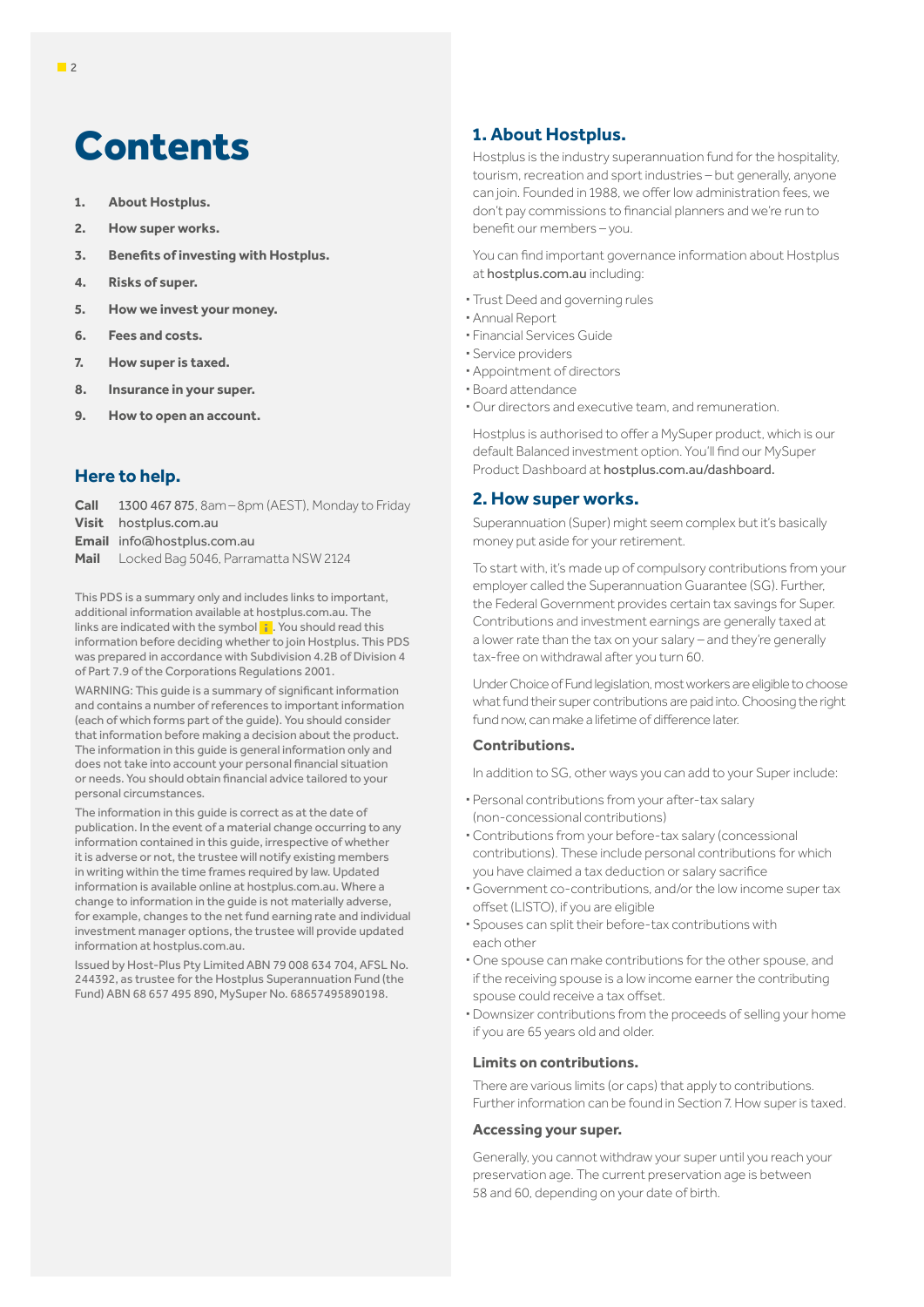You should read the important information about How super works before making a decision. Go to pds. hostplus.com.au/2-how-super-works. The material relating to How super works may change between the time when you read this Statement and the day when you acquire the product.

# **3. Benefits of investing with Hostplus.**

Hostplus is run to benefit our members.

These are some of the benefits you will enjoy when you join Hostplus.

| Low<br>administration<br>fees                        | You pay a low administration fee of \$1.50<br>per week (a fee which has remained<br>unchanged since 2004).                                                                                                                                                                                                                                                                                               |  |  |
|------------------------------------------------------|----------------------------------------------------------------------------------------------------------------------------------------------------------------------------------------------------------------------------------------------------------------------------------------------------------------------------------------------------------------------------------------------------------|--|--|
| Strong<br>performance                                | Our Balanced investment option is ranked<br>in the top quartile over 5, 7, 10, 15 and 20<br>years to 30 June 2020 (SuperRatings Fund<br>Crediting Rate Survey - SR50 Balanced<br>(60-76) Index, June 2020)*                                                                                                                                                                                              |  |  |
| Insurance to<br>protect you<br>and your family       | Protecting your assets is an important part<br>of a smart financial plan. For your peace<br>of mind, Hostplus offers several insurance<br>options to cover you for death and<br>disability - as well as income protection,<br>protecting your income if you're unable<br>to work due to illness or injury.                                                                                               |  |  |
| Online access                                        | With your Member Online account you<br>can keep track of your super 24/7. You<br>can update your personal details, make an<br>investment choice, apply to increase or<br>change your insurance cover, and review<br>your account balance and contributions.<br>Visit hostplus.com.au/memberonline<br>You can even access your details by a<br>convenient member card that lives on<br>your mobile phone. |  |  |
| A wide range<br>of investment<br>options             | Because everyone has different goals, we<br>offer a wide range of investment options to<br>suit your investment timeframe, long-term<br>goals, and risk profile - from growth asset<br>classes such as equity to defensive asset<br>classes like fixed interest and cash.                                                                                                                                |  |  |
| Talk to a<br><b>Hostplus</b><br>financial<br>planner | Hostplus financial planners are here to help<br>our members. Whether it's over the phone<br>or in person, our planners can help you<br>make the most of your opportunities.<br>Talk to us on 1300 467 875 or visit<br>hostplus.com.au/financial-planning to<br>make an appointment. Hostplus financial<br>planners are licensed by Industry Fund<br>Services Limited ABN 54 007 016 195,<br>AFSL 232514. |  |  |

\*Past performance is not a reliable indicator of future performance.

 You should read the important information about Benefits of investing with Hostplus before making a decision. Go to pds.hostplus.com.au/3-benefits-of-investingwith-hostplus. The material relating to Benefits of investing with Hostplus may change between the time when you read this Statement and the day when you acquire the product.

# **4. Risks of super.**

It's important to know that all investments (including super) involve some risk.

To offer members different levels of risk and potential return, Hostplus invests in a range of asset classes such as cash, fixed interest, infrastructure, property and equity – which can be further defined as 'defensive' or 'growth'. The mix of growth and defensive asset classes determines the likely net investment return and risk of a negative return for each investment option.

For example, investment options with potentially the highest returns (such as equity), may also have the highest risk of loss over a shorter period of time.

When considering the risks to your investment in Hostplus, you should understand that:

- **·** The value of your investments can go up and down.
- **·** The returns you receive on your investments will vary they can be positive or negative and previous returns are not indicative of future returns.
- **·** Returns are not guaranteed and negative returns will result in a reduction in your account balance.
- **·** The amount of your future superannuation savings, including contributions and investments, may not be enough to provide adequately for your retirement.

Other significant risks to your investment are the impact of inflation, interest rates, exchange rates, liquidity, derivatives and market failure. There are also legal risks such as changes to superannuation law and changes to insurance terms and conditions.

The level of risk appropriate for you will depend on your age, how long you are investing for, any other investments you may have, and how comfortable you are receiving negative returns in some years.

 You should read the important information about the Risks of super before making a decision. Go to pds.hostplus.com. au/4-risks-of-super. The material relating to the Risks of super may change between the time when you read this Statement and the day when you acquire the product.

## **5. How we invest your money.**

Hostplus offers a wide range of investment options for you to choose from, each with a different level of risk and return

If you don't make an investment choice, your contributions will be automatically invested in the Balanced investment option, our default option, described opposite. As the MySuper authorised option, it suits people who plan to have their super invested for the long-term (five years or longer).

Hostplus may add new investment options, remove or change an option (for example, its strategic asset allocation or objectives). If any of these changes are significant, we'll write to you or update you via hostplus.com.au.

 When making your investment choice you must consider **IIII** the potential risk and return of an investment option and whether it suits your risk profile and timeframe, ie. how much time you have until your retirement.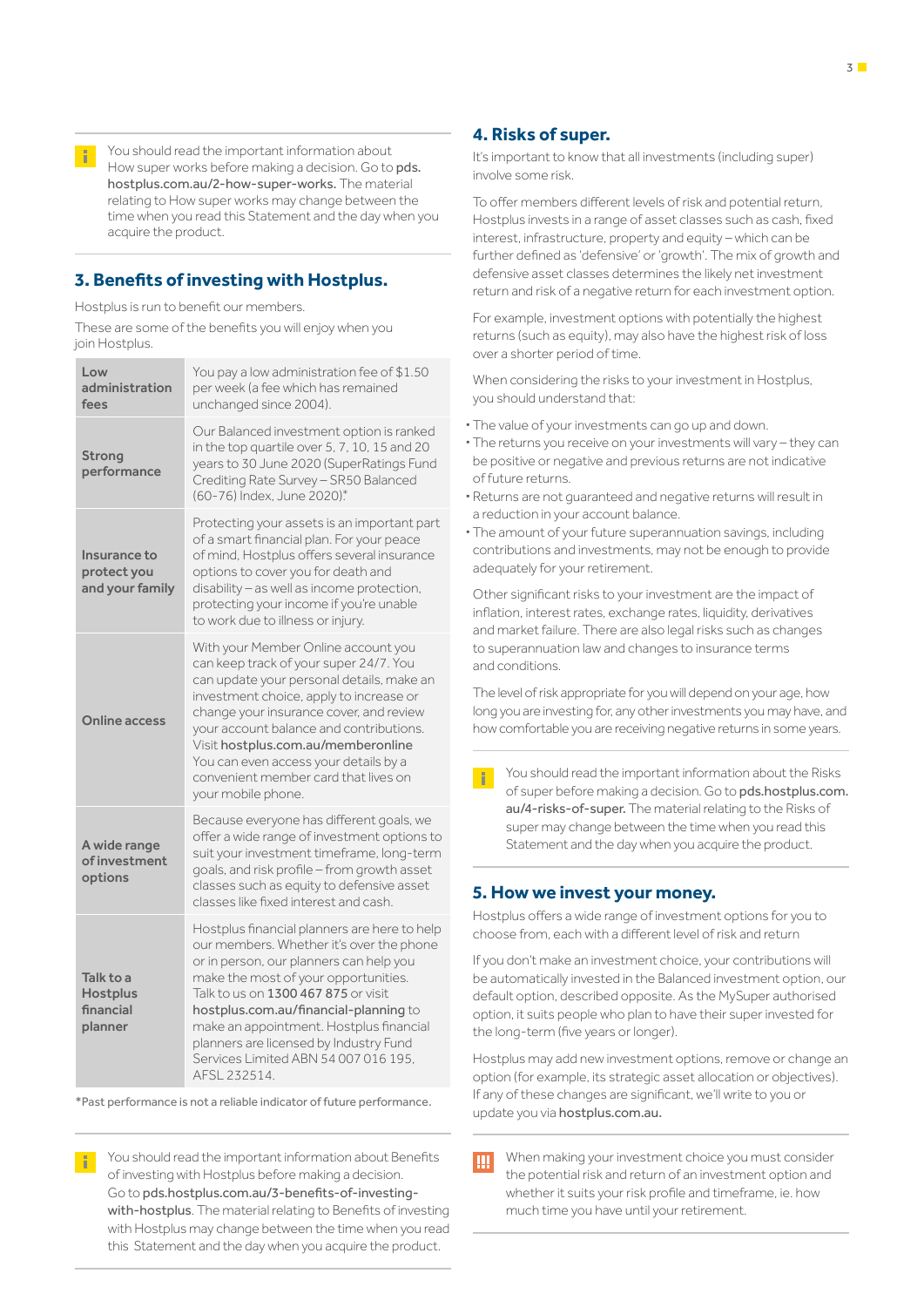#### **Choose from our wide range of investment options.**

#### **Pre-mixed options**

Pre-mixed asset classes offer asset classes mixed to provide different risk/return profiles:

- **·**Capital Stable
- **·**Indexed Balanced **·** Balanced (default)
- **·**Conservative Balanced **·** Socially Responsible Investment - Balanced
- **·** Shares Plus
	- **·**Hostplus Life

#### **Sector investment options**

Investment in a specific asset class only:

- **·**Cash
- **·**Diversified Fixed Interest **·**International Shares **·**International Shares - Indexed
- **·** Property **·**Infrastructure
- **·**Australian Shares
- **·**International Shares (Hedged) - Indexed
- 

## **Individual manager options**

Investment in an individual investment manager from these asset classes: Equity, Infrastructure, Property and Fixed interest.

**·**Various investment options

#### **Choiceplus investment option**

Direct investment in shares in the S&P/ASX 300 index, selected Exchange Traded Funds (ETFs), Listed Investment Companies (LICs) and term deposits via the online Choiceplus investment platform at hostplus.com.au/choiceplus

You can easily change your investment choice at no cost. And you can combine any number of our investment options provided you have a minimum of 1% of your super invested in any selected option.

Please note however, that there are different investment limits within the Choiceplus investment option. Visit hostplus.com.au/ choiceplus to find out more.

#### **Balanced option, our default investment option** Return target CPI plus 3% per annum on average over 10 years. CPI plus 4% per annum on average over 20 years. Level of Investment risk\* Medium to high. Negative returns expected in between 3 to less than 4 out of every 20 years. Investment style Investments through a diversified investment portfolio, including some growth assets and some lower risk investments. Who is this investment suitable for? This option is diversified across a range of growth and defensive assets and aims to produce consistent returns over time. This option may suit members who have a five year plus investment time horizon. Minimum **Suggested** Time Frame<sup>#</sup> 5 years +

\*The Level of investment risk is based on an industry-wide Standard Risk Measure. It shows the number of expected negative annual returns over a 20-year period. # The Minimum Suggested Time Frame is based on the risk and return profile of this option. The timeframe considers volatility and the likelihood of negative annual returns in any one year.

#### **Balanced option asset allocation.**

| <b>Asset Class</b>                                | Range                             | <b>Strategic Asset</b><br><b>Allocation</b><br><b>Benchmark</b> |
|---------------------------------------------------|-----------------------------------|-----------------------------------------------------------------|
| Australian Shares                                 | $10 - 40%$                        | 21%                                                             |
| International Shares -<br>Developed Markets       | $10 - 40%$                        | 21%                                                             |
| International Shares -<br><b>Emerging Markets</b> | $0 - 15%$                         | 8%                                                              |
| Property                                          | $0 - 30%$                         | 13%                                                             |
| Infrastructure                                    | $0 - 30%$                         | 12%                                                             |
| Private Equity                                    | $0 - 20%$                         | 8%                                                              |
| Credit                                            | $0 - 20%$                         | 7%                                                              |
| Alternatives                                      | $0 - 20%$                         | 5%                                                              |
| Diversified Fixed Interest                        | $0 - 20%$                         | 0%                                                              |
| Cash                                              | $0 - 15%$                         | 5%                                                              |
| 76%<br>24%                                        | Growth assets<br>Defensive assets |                                                                 |

 You should read the important information about Ŧ. How we invest your money before making a decision. Go to pds.hostplus.com.au/5-how-we-invest-your-money. The material relating to How we invest your money may change between the time when you read this Statement and the day when you acquire the product.

## **6. Fees and costs.**

#### **Consumer advisory warning.**

#### **Did you know?**

Small differences in both investment performance and fees and costs can have a substantial impact on your long-term returns.

For example, total annual fees and costs of 2% of your account balance rather than 1% could reduce your final return by up to 20% over a 30-year period (for example, reduce it from \$100,000 to \$80,000).

You should consider whether features such as superior investment performance or the provision of better member services justify higher fees and costs.

You or your employer, as applicable, may be able to negotiate to pay lower fees. Ask the fund or your financial adviser.

## **To find out more.**

If you would like to find out more, or see the impact of the fees based on your own circumstances, the Australian Securities and Investments Commission (ASIC) website (www.moneysmart.gov.au) has a superannuation calculator to help you check out different fee options.

Please note: This Consumer Advisory Warning is prescribed by law. However, the statement concerning the possibility of negotiating fees is not applicable to Hostplus. Hostplus may change fees and costs at any time. You will receive at least 30 days' notice before any increase to fees deducted directly from your account.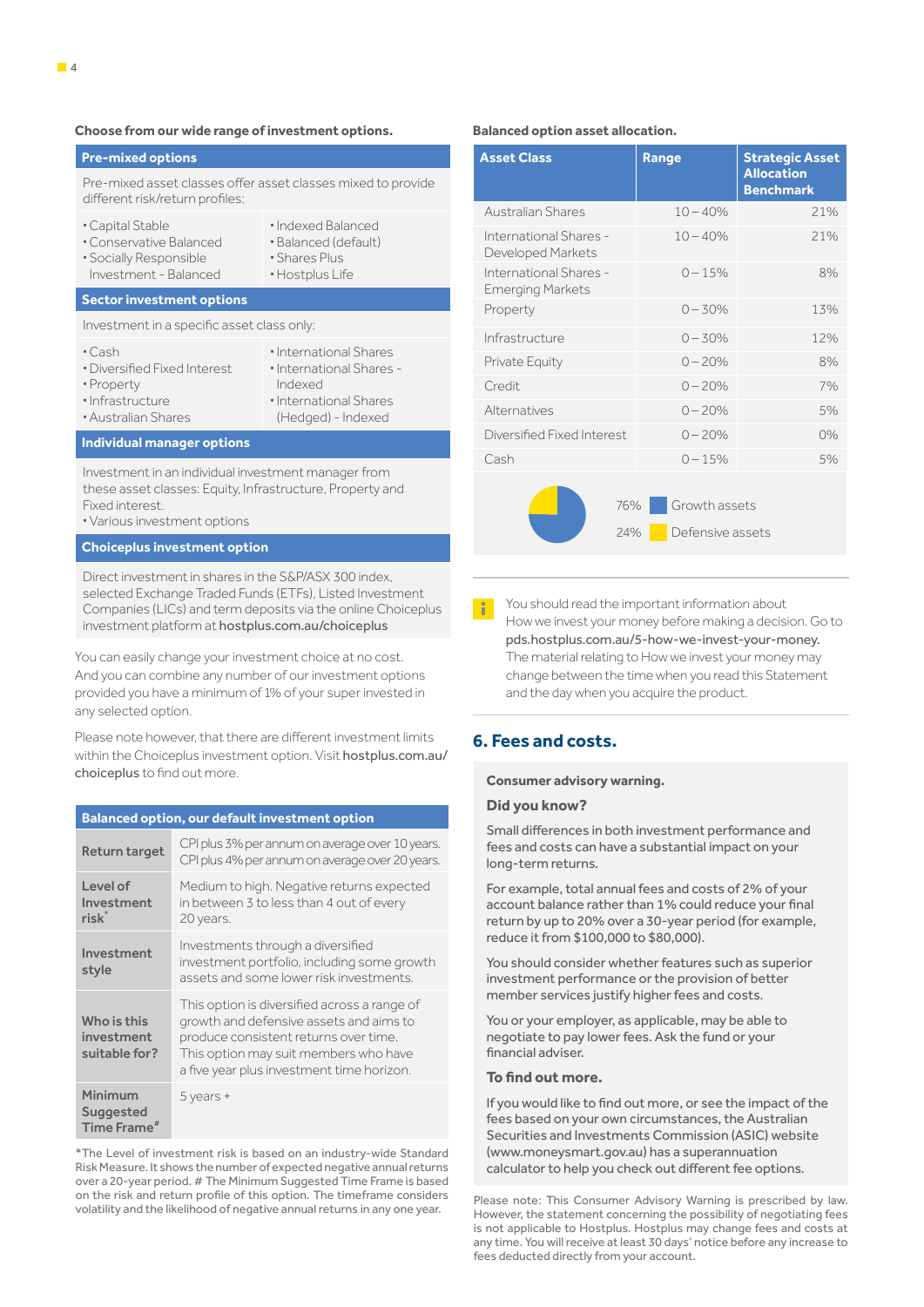#### **Fees and other costs.**

This section provides summary information about the main fees and costs for the Hostplus Balanced option. This information can be used to compare costs between different superannuation products.

Other fees may apply and you should read all the information about fees and costs because it is important to understand their impact on your investment. The fees and other costs for each investment option offered by Hostplus, including definitions for each fee type, are set out at pds.hostplus.com.au/6-fees-and-costs

| <b>Hostplus Balanced option</b>                                                                                    |                                      |                                                                                                                                                                                                   |  |
|--------------------------------------------------------------------------------------------------------------------|--------------------------------------|---------------------------------------------------------------------------------------------------------------------------------------------------------------------------------------------------|--|
| <b>Type of fee</b>                                                                                                 | Amount                               | How and when paid                                                                                                                                                                                 |  |
| Investment fee <sup>1</sup>                                                                                        | $0.71\%$ <sup>3</sup>                | The investment fee<br>is not deducted from<br>your account balance.<br>It is deducted daily<br>from gross investment<br>earnings before net<br>investment returns are<br>applied to your account. |  |
| Administration fee <sup>1</sup>                                                                                    | \$78.00 p.a.<br>(\$1.50<br>per week) | The Administration Fee<br>is deducted from your<br>account each month<br>and is paid into the<br>Fund's Administration<br>Reserve                                                                 |  |
| Buy - sell spread                                                                                                  | Nil                                  | Not applicable                                                                                                                                                                                    |  |
| Switching fee                                                                                                      | Nil                                  | Not applicable                                                                                                                                                                                    |  |
| <b>Advice fee</b><br><b>Relating to all</b><br>members investing in<br>the MySuper product<br>or investment option | Nil                                  | Not applicable                                                                                                                                                                                    |  |
| Other fees and costs <sup>2</sup>                                                                                  |                                      |                                                                                                                                                                                                   |  |
| <b>Indirect Cost Ratio</b><br>(ICR) <sup>1</sup>                                                                   | $0.39\%$ <sup>3</sup>                | The ICR is not.<br>deducted from your<br>account balance. It is<br>deducted daily from<br>gross investment<br>earnings before net<br>investment returns are<br>applied to your account.           |  |

1. If your account balance for a product offered by the superannuation entity is less than \$6,000 at the end of the entity's income year, the total combined amount of administration fees, investment fees and indirect costs charged to you is capped at 3% of the account balance. Any amount charged in excess of that cap must be refunded. 2. See "Additional explanation of fees and costs" at pds.hostplus.com.au/6 fees-and-costs for a description of other fees and costs not disclosed in this PDS, such as activity fees, advice fees for personal advice or Choiceplus fees. 3. The Investment fee and ICR – Investment fees and costs are estimated for the financial year ended 30 June 2020. Investment fees (but not ICR) include performance fees which may vary from year to year. Because the investment fees and costs are estimates based on the previous financial year's investment performance, fees and costs payable in respect of each future year may be higher or lower.

### **Example of annual fees and costs for a MySuper product.**

This table gives an example of how the fees and costs for the default Balanced investment option can affect your superannuation investment over a 1 year period. You should use this table to compare this superannuation product with other superannuation products.

| <b>Example - Hostplus</b><br><b>Balanced option</b>             |                                     | <b>Balance of \$50,000</b>                                                                                                     |
|-----------------------------------------------------------------|-------------------------------------|--------------------------------------------------------------------------------------------------------------------------------|
| <b>Investment fees</b>                                          | 0.71%                               | For every \$50,000<br>you have in the<br>superannuation product<br>you will be charged \$355<br>each year.                     |
| <b>PLUS</b><br>Administration<br>fees                           | \$78.00 p.a.<br>\$1.50<br>per week) | And, you will be charged<br>\$78 in administration<br>fees regardless of your<br>balance.                                      |
| <b>PLUS Indirect</b><br>costs for the<br><b>MySuper product</b> | 0.39%                               | And, indirect investment<br>costs of \$195 each year<br>will be deducted from<br>your investment.                              |
| <b>Equals</b><br>Cost of product                                |                                     | If your balance was<br>\$50,000, then for that<br>year you will be charged<br>fees of \$628 for the<br>superannuation product. |

Note: Additional fees may apply. And, if you leave the superannuation entity, you may be charged an exit fee of \$0 and a buy/sell spread which also applies whenever you make a contribution, exit, rollover or investment switch. The buy/sell spread for exiting is 0% (this will equal to \$0 for every \$50,000 you withdraw). To calculate the effect of fees and costs on your account balance, try the super calculator at www. moneysmart.gov.au.

 Additional fees may be paid to a financial advisor if a IЩ financial advisor is consulted. Refer to the Statement of Advice in which details of the fees are set out.

 You should read the important information about Fees and costs before making a decision. Go to pds.hostplus.com. au/6-fees-and-costs. The material relating to our Fees and costs may change between the time when you read this Statement and the day when you acquire the product.

## **7. How super is taxed.**

There are various tax levels that apply at different times on payments into your account (contributions), investment earnings and on the withdrawal of super benefits. Tax is deducted from your super account and paid to the ATO. There are limits on how much you can contribute to super.

### **Type of contribution and limits.**

Before-tax (concessional) such as employer, salary sacrifice and self-employed contributions: 15% on amounts up to \$25,000 a year cap. Amounts over the cap will be taxed at your marginal tax rate plus an excess concessional contributions charge<sup>1</sup>. If your total super balance is less than \$500,000 at the end of the previous financial year, you can carry forward unused concessional amounts for up to 5 years.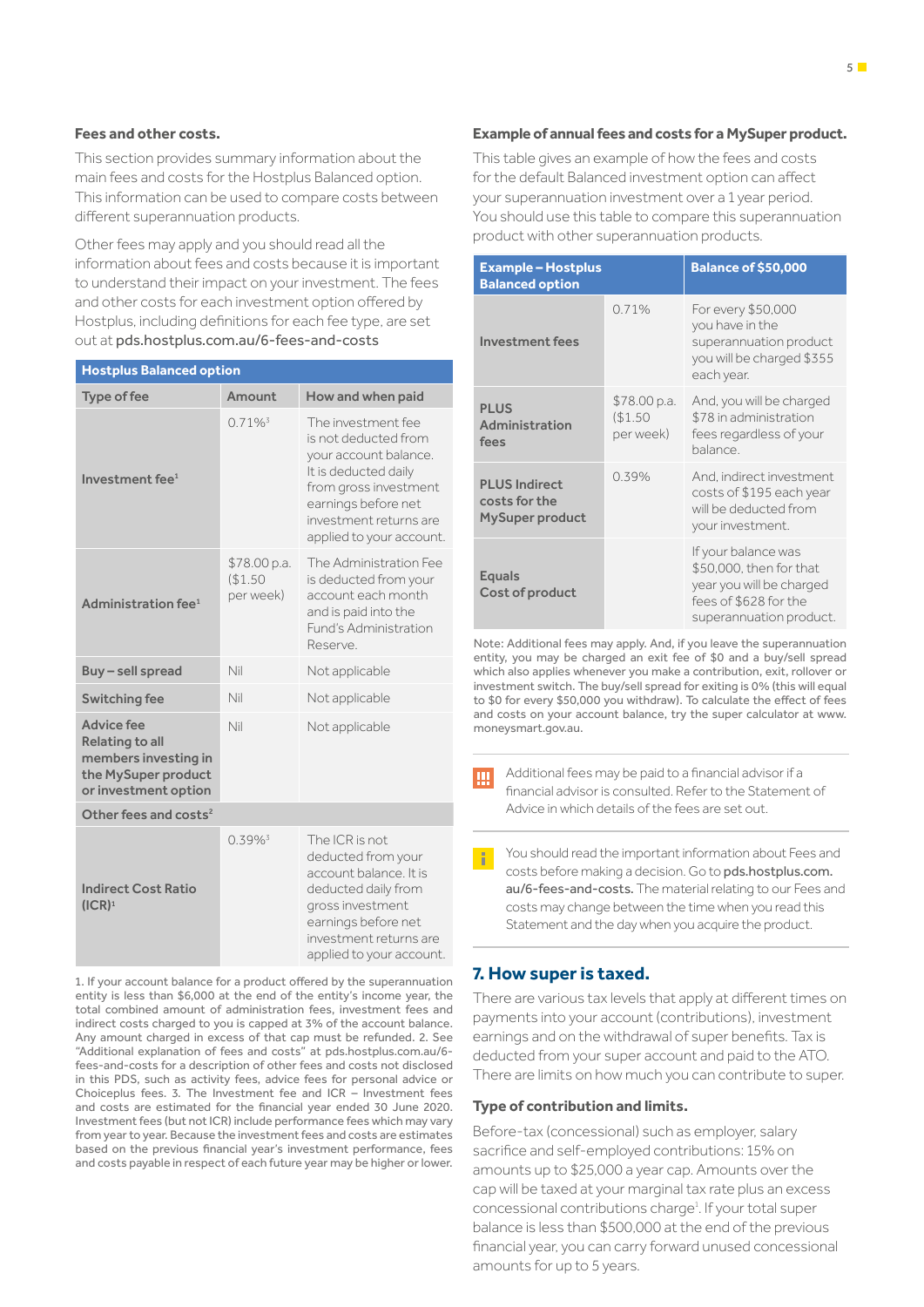After-tax (non-concessional) from your net salary such as personal and spouses contributions: 0% under \$100,000. Over \$100,000 will be subject to tax at the top marginal rate of 45%<sup>1</sup>. If under age 65 you may bring forward your non-concessional contribution of up to three times the yearly non-concessional contributions cap in a single year depending on your total super balance. Your total superannuation balance is the total value of your accumulation and retirement phase interests (including rollover amounts not yet included in those interests) across all of your superannuation accounts.

1. The 2% Medicare levy is also payable.

### **Tax on contributions 1 July 2020 to 30 June 2021.**

If your total income (including your before-tax contributions) is over \$250,000, you may pay an additional tax of 15% (ie. 30% tax) on taxable contributions exceeding \$250,000.

 If you exceed the before-tax or after-tax contributions cap, you will pay additional tax to the ATO.

## **Tax on withdrawals 1 July 2020 to 30 June 2021.**

| <b>Component</b>                        | Tax if you are under 60                                                                                                                                                |
|-----------------------------------------|------------------------------------------------------------------------------------------------------------------------------------------------------------------------|
| Tax-free                                | No tax payable.                                                                                                                                                        |
| Taxable - taxed<br>element <sup>1</sup> | Below preservation age, taxed at 20% <sup>1</sup> .<br>Preservation age - 59 years, the first<br>\$215,000 <sup>2</sup> is tax-free and the balance<br>is taxed at 15% |

1. Plus Medicare Levy. 2. The \$215,000 lifetime limit is the total of all the taxable payments you receive or are paid before you reach age 60 (even if you receive them in different financial years).

#### **Tax deductions.**

If you're eligible, you may be able to claim your personal contributions during the year as a tax deduction. This will turn any after-tax contributions into before-tax contributions, which may be useful to self-employed people or employees whose employer doesn't allow salary sacrifice.

### **Tax on investment earnings.**

Investment earnings are taxed at up to 15%. This tax is deducted from the earnings that apply to your super, before the earnings are added to your account.

## **Tax File Numbers (TFNs).**

It is in your interest to supply your TFN when you join. Щ Generally, higher tax is payable on your contributions and withdrawals if you don't supply your TFN – and Hostplus will not be able to accept your personal contributions. You will also be ineligible for the Government co-contribution incentive.

 You should read the important information about How super is taxed before making a decision. Go to pds. hostplus.com.au/7-how-super-is-taxed. The material relating to How super is taxed may change between the time when you read this Statement and the day when you acquire the product.

## **8. Insurance in your super.**

Right now, your most valuable assets are your health, family and your income-earning potential. Protecting them against the unexpected should be an important part of your strategy. That's why at Hostplus we offer eligible members automatic insurance with an option to tailor their cover.

Premiums are deducted from your super account and insurance cover continues as long as there are sufficient funds to pay the premiums and eligibility is still met.

Hostplus insurance cover is provided by MetLife Insurance Limited (MetLife) ABN 75 004 274 882, AFSL 238096.

## **Automatic (Default) Death and Total & Permanent Disability (TPD) insurance.**

Generally, if you've joined through your participating employer (Industry Members) or joined directly by completing an application (Personal Super Plan Member) you receive automatic, unitised Death and TPD insurance cover at the standard occupation classification.

#### **Cover commencement.**

Your automatic insurance will commence when you first meet the following criteria, provided you are eligible and your account is not inactive\*:

- **·** You are aged at least 25 years; and
- **·** Your account in Hostplus first has a balance of at least \$6,000.

Your automatic insurance will cease if your account later becomes inactive\* unless you elect for it to continue.

Prior to meeting the above criteria, you can also opt-in to have default insurance cover, subject to terms, conditions and eligibility requirements. If you opt-in, your default insurance will commence from the date we receive your opt-in request or the date you become an eligible person, whichever is later. Please note, if you opt-in prior to us receiving a contribution into your account, your cover will not commence until the first contribution is received and you become a Hostplus member (provided you meet all other eligibility requirements).

For full details of the terms, conditions and eligibility requirements for cover, refer to refer to pds.hostplus.com.au/8-insurance-inyour-super.

\*A member's account is considered inactive (for the purposes of insurance) if we have not received a contribution or rollover into that account for a continuous period of 16 months and you have not made a written request or positive election to be provided with cover even where your account becomes inactive.

Ш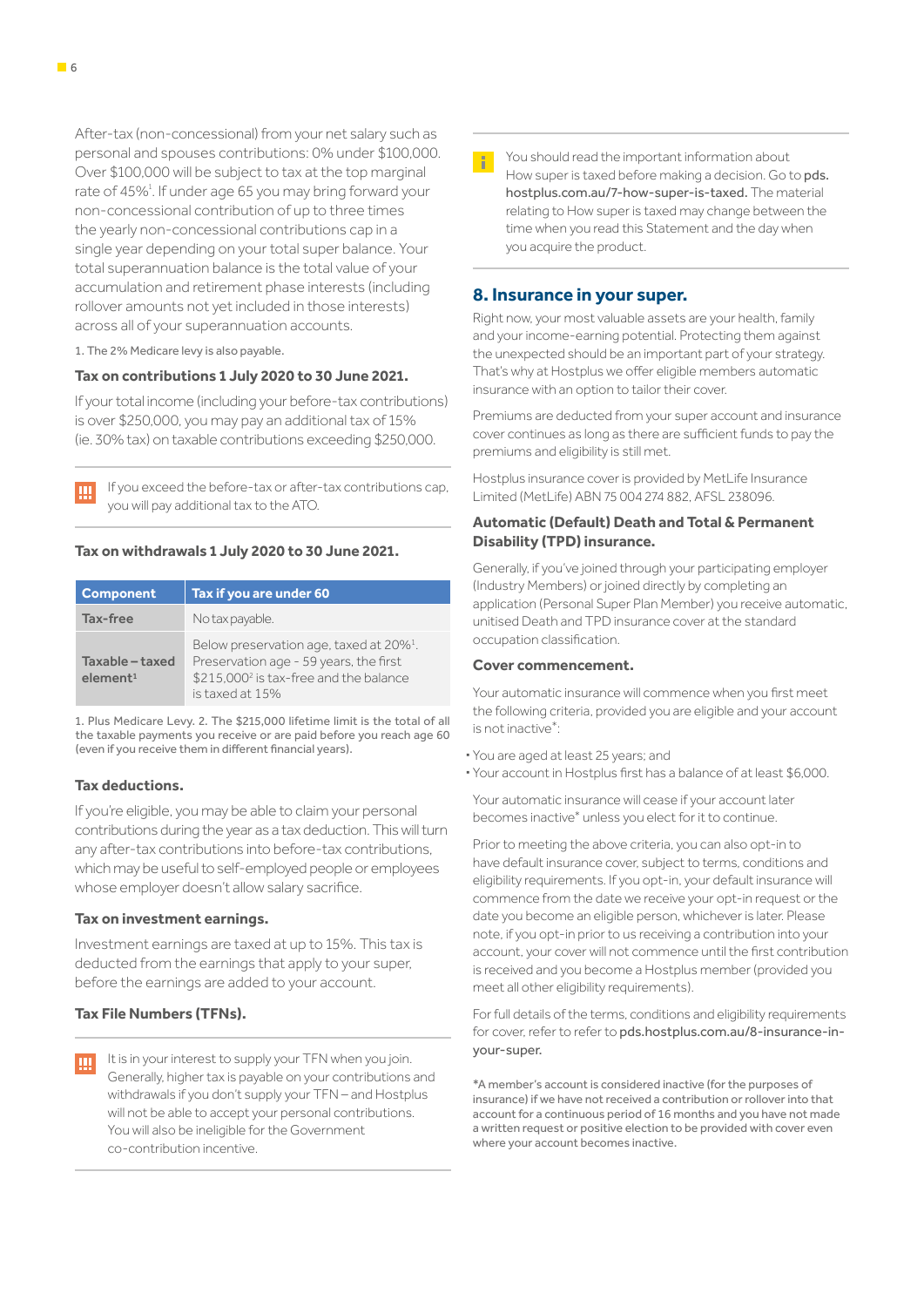## **Death and TPD insurance: Unitised cover table.**

The table below shows the default number of units, level of cover per unit and amount of default cover you will receive at each age next birthday.

| Age<br>next<br><b>birthday</b> | <b>Value per</b><br>unit of<br><b>Default</b><br><b>Death or</b> | <b>Default</b><br>units for<br>new insured<br>members |                | <b>Default cover</b><br>for new insured<br>members |            |
|--------------------------------|------------------------------------------------------------------|-------------------------------------------------------|----------------|----------------------------------------------------|------------|
|                                | <b>TPD Cover</b>                                                 | <b>Death</b>                                          | <b>TPD</b>     | <b>Death</b>                                       | <b>TPD</b> |
| 12 to 16*                      | \$28,273                                                         | 1                                                     | 0              | \$28,273                                           | \$0        |
| 17 to 19*                      | \$28,273                                                         | 1                                                     | $\overline{c}$ | \$28,273                                           | \$56,546   |
| 20 to 25*                      | \$28,273                                                         | $\overline{c}$                                        | 4              | \$56,546                                           | \$113,092  |
| 26 to 30                       | \$28,273                                                         | 4                                                     | 6              | \$113,092                                          | \$169,638  |
| 31 to 35                       | \$28,273                                                         | 5                                                     | 6              | \$141,365                                          | \$169,638  |
| 36                             | \$28,273                                                         | 6                                                     | 6              | \$169,638                                          | \$169,638  |
| 37 to 38                       | \$28,645                                                         | 6                                                     | 5              | \$171,870                                          | \$143,225  |
| 39                             | \$28,831                                                         |                                                       |                | \$172,986                                          | \$144,155  |
| 40                             | \$29,017                                                         |                                                       |                | \$174,102                                          | \$145,085  |
| 41                             | \$26,962                                                         | 5                                                     | 5              | \$134,810                                          | \$134,810  |
| 42                             | \$24,229                                                         |                                                       |                | \$121,145                                          | \$121,145  |
| 43                             | \$21,238                                                         |                                                       |                | \$106,190                                          | \$106,190  |
| 44                             | \$18,734                                                         |                                                       |                | \$93,670                                           | \$93,670   |
| 45                             | \$15,563                                                         | 6                                                     | 6              | \$93,378                                           | \$93,378   |
| 46                             | \$13,681                                                         |                                                       |                | \$82,086                                           | \$82,086   |
| 47                             | \$11,831                                                         |                                                       |                | \$70,986                                           | \$70,986   |
| 48                             | \$10,097                                                         | 7                                                     | 7              | \$70,679                                           | \$70,679   |
| 49                             | \$8,981                                                          |                                                       |                | \$62,867                                           | \$62,867   |
| 50                             | \$7,219                                                          | 8                                                     | 8              | \$57,752                                           | \$57,752   |
| 51                             | \$6,364                                                          |                                                       |                | \$50,912                                           | \$50,912   |
| 52                             | \$5,874                                                          |                                                       |                | \$46,992                                           | \$46,992   |
| 53                             | \$5,385                                                          |                                                       |                | \$43,080                                           | \$43,080   |
| 54                             | \$4,406                                                          |                                                       |                | \$35,248                                           | \$35,248   |
| 55                             | \$3,916                                                          | 10                                                    | 10             | \$39,160                                           | \$39,160   |
| 56                             | \$3,487                                                          |                                                       |                | \$34,870                                           | \$34,870   |
| 57                             | \$2,989                                                          |                                                       |                | \$29,890                                           | \$29,890   |
| 58                             | \$2,491                                                          |                                                       |                | \$24,910                                           | \$24,910   |
| 59                             | \$2,242                                                          |                                                       |                | \$22,420                                           | \$22,420   |
| 60                             | \$1,993                                                          |                                                       |                | \$19,930                                           | \$19,930   |
| 61                             | \$1,774                                                          | 8                                                     | 8              | \$14,192                                           | \$14,192   |
| 62                             | \$1,673                                                          |                                                       |                | \$13,384                                           | \$13,384   |
| 63                             | \$1,521                                                          |                                                       |                | \$12,168                                           | \$12,168   |
| 64                             | \$1,419                                                          |                                                       |                | \$11,352                                           | \$11,352   |
| 65 to 70                       | \$1,267                                                          |                                                       |                | \$10,136                                           | \$10,136   |

\*For ages next birthday 12 to 25 you will need to opt-in to default insurance via Member Online at hostplus.com.au

There are costs associated with insurance. The unit cost per week is shown in the table below.

| Unit cost per week (based on your occupational rating) |                 |                   |              |  |
|--------------------------------------------------------|-----------------|-------------------|--------------|--|
|                                                        | <b>Standard</b> | <b>Management</b> | Professional |  |
| Death                                                  | \$0.26          | \$0.18            | \$0.13       |  |
| TPD                                                    | \$0.37          | \$0.25            | \$0.17       |  |
| Death & TPD                                            | \$0.63          | \$043             | \$0.30       |  |

### **Restrictions and exclusions that may apply to your automatic insurance cover.**

If you are an Industry Member or Personal Super Plan Member and you do not meet the requirements for Full Cover (eg. you are not Actively Employed), your automatic insurance cover may be Restricted Cover which will not cover Pre-existing Conditions for 24 consecutive months. A Pre-existing Condition is an illness, injury, condition or related symptom that you were aware of, or should have been aware of, within the 2 years prior to your cover commencing.

Your Restricted Cover will be replaced with Full Cover after 24 months provided you are Actively Employed for the last 30 consecutive days of the 24 month period. If you are not Actively Employed for the entire 30 day period, Restricted Cover will continue until you have been Actively Employed for 30 consecutive days.

For full terms and conditions, including when cover may be restricted cover, please refer to pds.hostplus.com.au/8 insurance-in-your-super.

Also if you are a Personal Super Plan member, please check that your occupation is not excluded from default insurance cover by the insurer by reading the important information about your insurance at pds.hostplus.com.au/8-insurance-in-your-super.

## **Automatic Income Protection Cover.**

If you are joining Hostplus through an employer who was previously a default employer of Club Super, you may automatically receive Income Protection insurance cover ("SalarySafe") subject to the cover commencement rules above.

SalarySafe pays a benefit of up to 90% of your average weekly income, for the first 26 weeks of your claim (tapering applies thereafter), if you can't work in your usual occupation due to sickness or injury. A 10% SG contribution, based on the value of your benefit, is paid into Hostplus on your behalf. This cover is not subject to underwriting.

The cost of this cover is based on the value of your employer SG contribution, multiplied by 11.83%.

SalarySafe benefits are payable for a maximum period of two years with a default 28 day waiting period.

To determine if you are eligible for automatic Income Protection cover, either ask your employer or contact us on 1300 467 875.

Once Hostplus obtains your details from your employer, you will receive confirmation of your insurance arrangements, including any automatic Income Protection cover.

## **Hostplus also offers eligible members:**

- **·** Terminal illness benefits as part of your death benefits.
- **·** Specific life events cover where changes in your life let you boost your cover.
- **·** The option of transferring your insurance from another super fund or retail insurance policy.